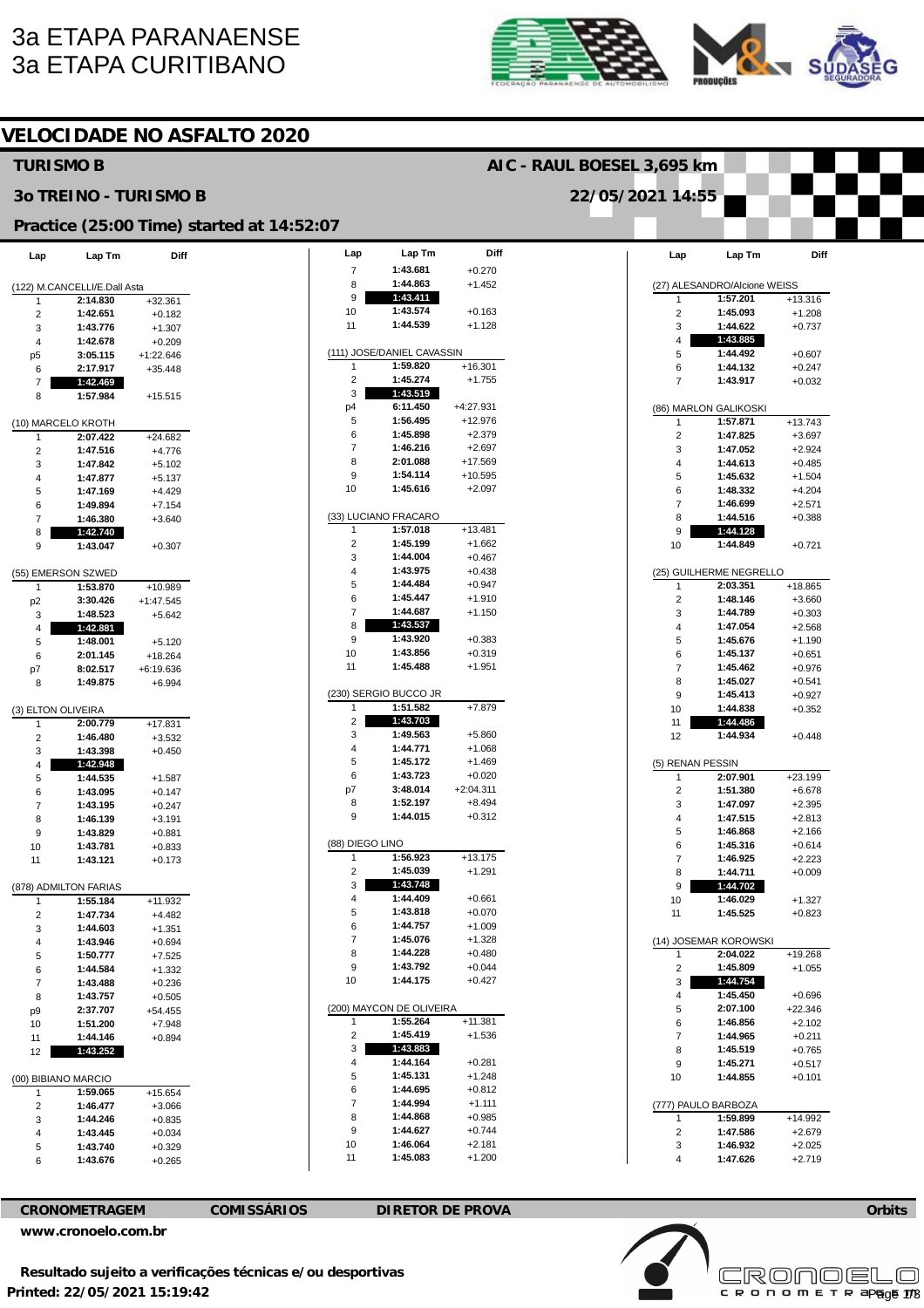## 3a ETAPA PARANAENSE 3a ETAPA CURITIBANO





### **VELOCIDADE NO ASFALTO 2020**

### **Lap**  13 (153) L.GUIMARÃES/Adada JR 1  $\mathcal{L}$ 3 4 5 6 7 8 9 10 11 12 13 (74) PAULO BARBOZA 1 p2 3 4 5 6 7 8 9 10 11 12 (50) GEOVANE ITO 1 2 3 4 5 6 7 8 9 10 (4) FERNANDO JATTA 1 2 3 4 p5 6 7 p8 9 10 (56) BRADLEY/Celso GABARDO 1  $\overline{2}$ 3 4 5 6 <sub>n7</sub> 8 9 10 **Lap Tm 1:46.513 2:00.897 1:48.756 1:48.463 1:48.318 1:47.561 1:47.007 1:47.346 1:47.485 1:46.955 1:53.139 1:58.375 1:46.296 1:47.147 2:03.761 4:44.048 2:06.751 1:50.757 1:47.552 1:47.766 1:47.593 1:47.451 1:46.399 1:46.598 1:46.857 1:46.720 2:02.385 1:50.017 1:48.353 2:06.148 2:25.712 1:49.108 1:47.571 1:46.468 1:47.081 2:08.393 2:01.538 1:47.669 1:47.782 1:46.738 5:03.115 1:55.730 1:46.486 2:56.984 2:04.722 1:46.557 2:07.546 1:48.289 1:48.822 1:46.649 1:48.012 1:46.823 3:45.035 1:53.793 1:48.177 1:47.142 Diff**  +0.826 +14.601  $+2.460$ +2.167 +2.022 +1.265 +0.711 +1.050 +1.189 +0.659 +6.843 +12.079 +0.851 +17.362 +2:57.649 +20.352 +4.358 +1.153 +1.367 +1.194 +1.052 +0.199 +0.458 +0.321 +15.917 +3.549 +1.885 +19.680 +39.244 +2.640 +1.103  $+0.613$ +21.925 +15.052 +1.183 +1.296 +0.252 +3:16.629 +9.244  $+1.10.498$ +18.236 +0.071 +20.897  $+1.640$ +2.173 +1.363 +0.174 +1:58.386 +7.144 +1.528 +0.493 **Lap**  11 12 13 (34) I.ALMEIDA/A.ZAICZUK 1 2 3 4 5 6 7 8 9 10 11 12 13 (70) JULIANO JATTA 1  $\overline{2}$ 3 4 5 6  $\rightarrow$ 8 9 10 11 12 13 (78) CLAUDIO HERMIRO 1 2 3 4 5 6 7 8 9 10 11 (19) EDIMARCOS CALIARI 1 2 3 4 5 6 7 8  $\mathsf{q}$ 10 11 12 13 (808) MAIKON TESSARO 1 2 3 **Lap Tm 1:46.684 1:47.109 1:47.186 2:06.580 1:48.041 1:47.893 1:47.585 1:47.344 1:50.496 1:47.906 1:48.273 1:47.116 1:50.259 1:48.155 1:51.057 1:46.744 2:02.674 1:49.002 1:48.844 1:48.611 1:47.913 1:47.851 1:49.942 1:50.206 1:48.531 1:47.568 1:48.424 1:47.545 1:50.187 1:59.898 1:52.767 1:53.784 1:49.339 1:52.192 1:52.650 1:51.608 1:50.260 1:49.837 1:51.953 1:48.301 2:11.414 2:01.804 1:57.806 1:57.405 1:53.677 1:51.030 1:50.913 1:51.952 1:50.393 1:52.759 1:51.163 1:49.845 1:49.964 2:10.635 2:03.910 1:58.370 Diff**  +0.035 +0.460 +0.537 +19.836 +1.297 +1.149 +0.841  $+0.600$ +3.752 +1.162 +1.529 +0.372 +3.515 +1.411 +4.313 +15.129 +1.457 +1.299 +1.066 +0.368 +0.306 +2.397 +2.661 +0.986 +0.023 +0.879 +2.642 +11.597 +4.466 +5.483 +1.038 +3.891 +4.349 +3.307 +1.959 +1.536 +3.652 +21.569 +11.959 +7.961 +7.560 +3.832 +1.185 +1.068 +2.107 +0.548 +2.914 +1.318 +0.119 +19.891 +13.166 +7.626 **Lap**  5 6 7 8 9 (211) J.SANDINI/N.ROSSONI 1  $\overline{2}$ 3 4 5 6 7 8 9 10 11 12 13 14 (28) NARCISO VERZA 1 2 3 4 5 6 7 8  $\overline{9}$ 10 11 12 13 (404) DANIEL BENDER 1 2 3 4 5 6 7 8 9 10 11 12 13 14 (13) EVANDRO ATHAYDE 1 2 3 4 5 6 7 8 p9 10 11 12 **Lap Tm 1:48.495 1:45.325 1:45.240 1:45.257 1:44.907 2:00.341 1:46.807 1:45.797 1:45.104 1:46.221 1:45.542 1:46.041 1:45.020 1:45.347 1:48.862 1:45.089 1:46.311 1:45.889 1:45.863 1:58.896 1:47.274 1:45.963 1:46.121 2:17.857 1:46.186 1:45.423 1:45.177 1:45.380 2:08.663 1:47.250 2:01.011 1:45.709 1:58.968 1:47.232 1:46.080 1:50.548 1:48.132 1:49.016 1:46.440 1:46.370 1:46.561 1:46.227 1:45.855 1:45.370 1:46.121 1:48.045 2:05.600 1:48.077 1:47.452 1:46.852 1:46.583 1:46.417 1:46.104 1:46.832 3:24.882 1:57.213 1:46.008 1:45.687 Diff**  +3.588  $+0.418$ +0.333 +0.350 +15.321 +1.787 +0.777 +0.084 +1.201 +0.522 +1.021 +0.327 +3.842 +0.069 +1.291 +0.869 +0.843 +13.719 +2.097 +0.786 +0.944 +32.680 +1.009 +0.246 +0.203 +23.486 +2.073 +15.834 +0.532 +13.598 +1.862 +0.710 +5.178 +2.762 +3.646 +1.070 +1.000 +1.191 +0.857 +0.485 +0.751 +2.675 +19.913 +2.390 +1.765 +1.165 +0.896 +0.730 +0.417 +1.145 +1:39.195 +11.526 +0.321 **TURISMO B 3o TREINO - TURISMO B Practice (25:00 Time) started at 14:52:07 AIC - RAUL BOESEL 3,695 km 22/05/2021 14:55**

**CRONOMETRAGEM COMISSÁRIOS DIRETOR DE PROVA** 

**[www.cronoelo.com.br](http://www.cronoelo.com.br)** 





**Orbits**